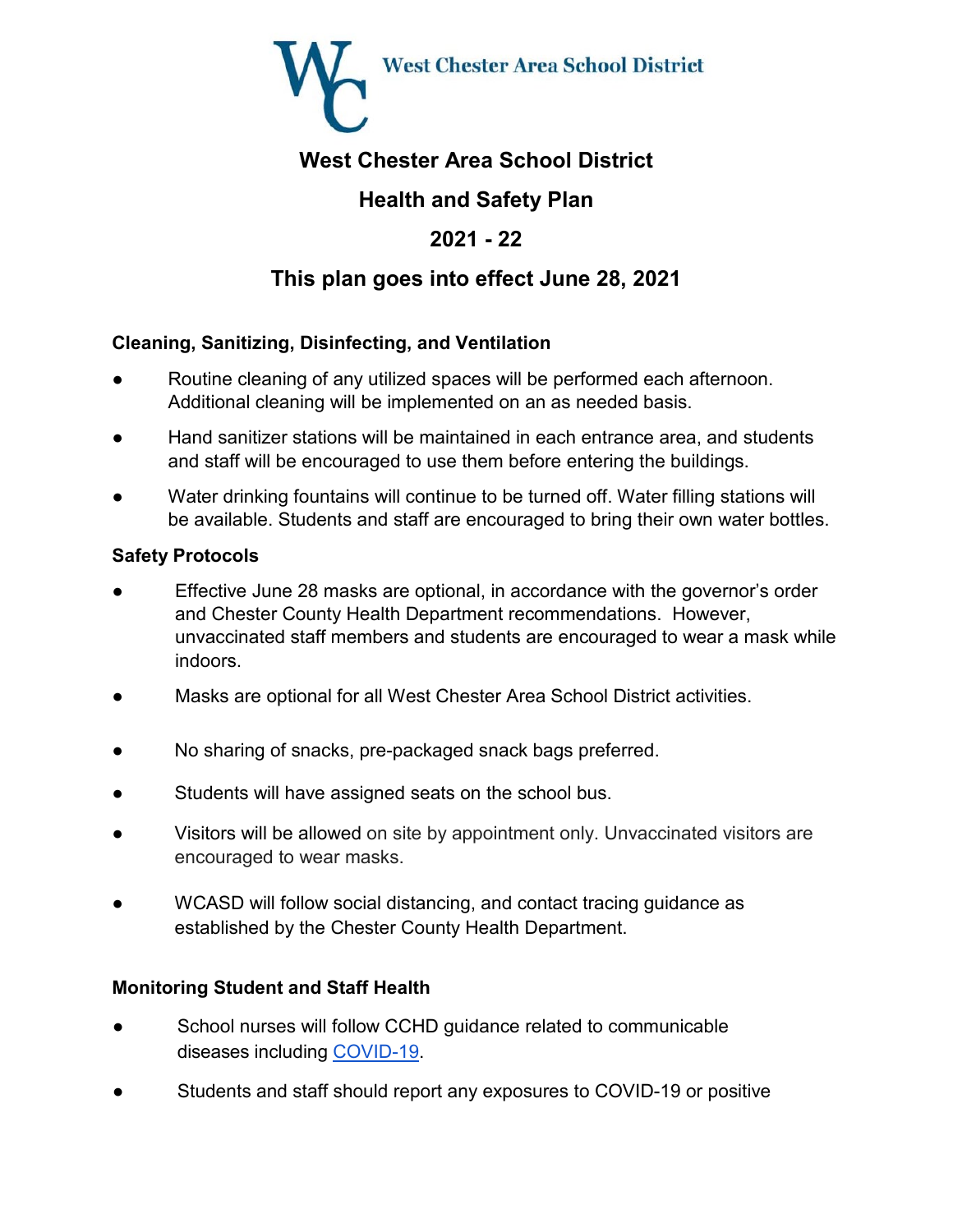test results to the school nursing staff and/or to the coaching/athletic staff.

The school district will maintain adequate personal protective equipment, for use by school nurses, when individuals become ill.

### **Social and Emotional Learning Plan**

- Each building will develop an SEL goal based on a needs assessment conducted by the Chester County Intermediate Unit.
- Prevention Specialists will support the implementation of the SEL plan and adjust the plan based on progress monitoring of the goal.
- Mental health specialists are available in all buildings and can be accessed through the Multi-Tiered System of Supports team process.

### **Educational Delivery Model**

- Parents have the option for full time, in-person learning
- Parents have the option of participating in the West Chester Cyber Program

### **Other Considerations**

- Parents will be encouraged to conduct daily health screenings
- The West Chester Area School District will adhere to any changes in guidance as recommended by the Chester County Health Department.
- The District will participate in any vaccination initiatives offered by the Chester County Health Department.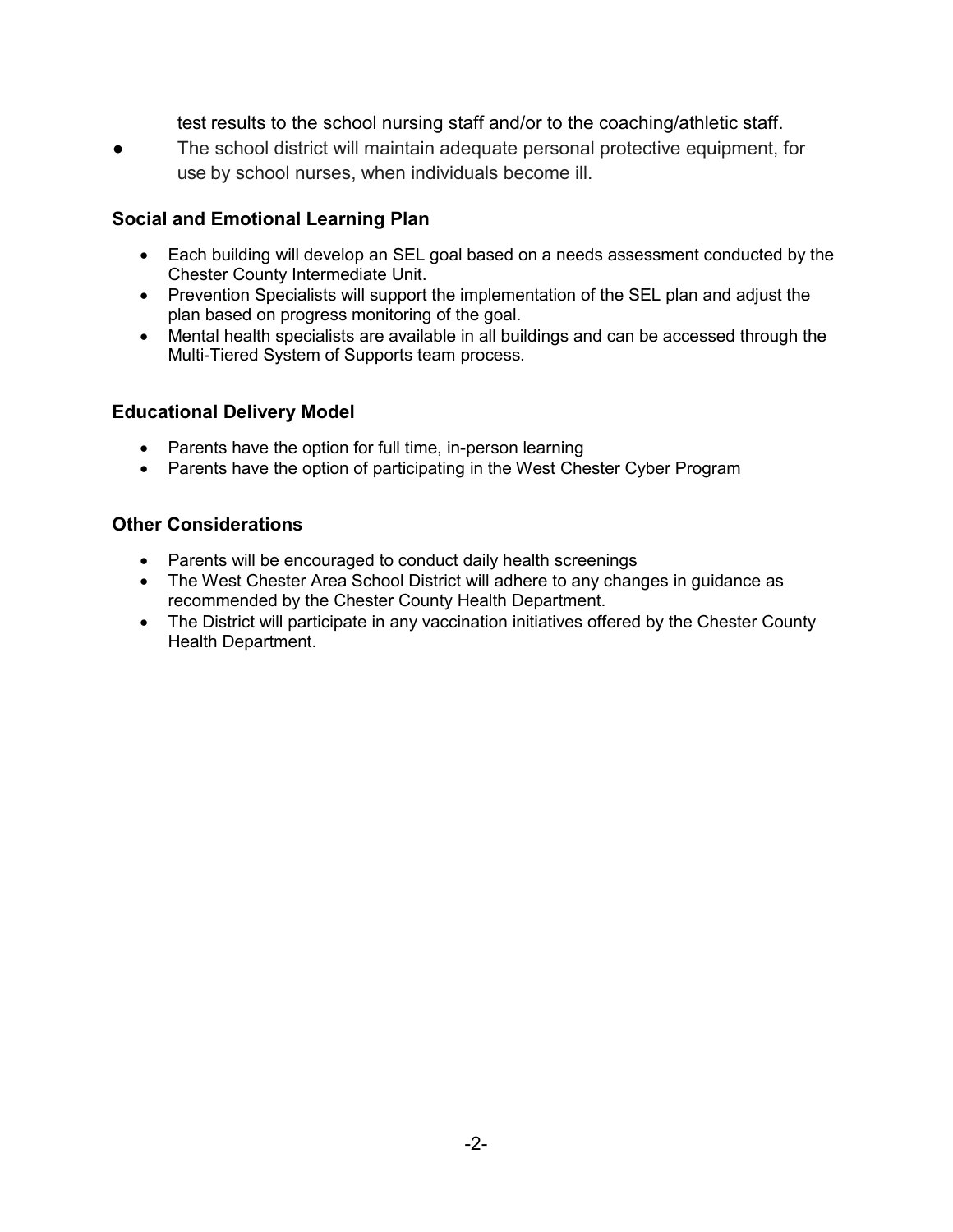

# ARP ESSER Health and Safety Plan Guidance & Template

Section 2001(i)(1) of the American Rescue Plan (ARP) Act requires each local education agency (LEA) that receives funding under the ARP Elementary and Secondary School Emergency Relief (ESSER) Fund to develop and make publicly available on the LEA's website a *Safe Return to In-Person Instruction and Continuity of Services Plan*, hereinafter referred to as a *Health and Safety Plan*.

Based on ARP requirements, 90 percent of ARP ESSER funds will be distributed to school districts and charter schools based on their relative share of Title I-A funding in FY 2020-2021. **Given Federally required timelines, LEAs eligible to apply for and receive this portion of the ARP ESSER funding must submit a Health and Safety Plan that meets ARP Act requirements to the Pennsylvania Department of Education (PDE) by Friday, July 30, 2021, regardless of when the LEA submits its ARP ESSER application.** 

Each LEA must create a Health and Safety Plan that addresses how it will maintain the health and safety of students, educators, and other staff, and which will serve as local guidelines for all instructional and non-instructional school activities during the period of the LEA's ARP ESSER grant. The Health and Safety Plan should be tailored to the unique needs of each LEA and its schools and must take into account public comment related to the development of, and subsequent revisions to, the Health and Safety Plan.

The ARP Act and U.S. Department of Education rules require Health and Safety plans include the following components:

- 1. How the LEA will, to the greatest extent practicable, implement prevention and mitigation policies in line with the most up-to-date guidance from the Centers for Disease Control and Prevention (CDC) for the reopening and operation of school facilities in order to continuously and safely open and operate schools for in-person learning;
- 2. How the LEA will ensure continuity of services, including but not limited to services to address the students' academic needs, and students' and staff members' social, emotional, mental health, and other needs, which may include student health and food services;
- 3. How the LEA will maintain the health and safety of students, educators, and other staff and the extent to which it has adopted policies, and a description of any such policy on each of the following safety recommendations established by the CDC: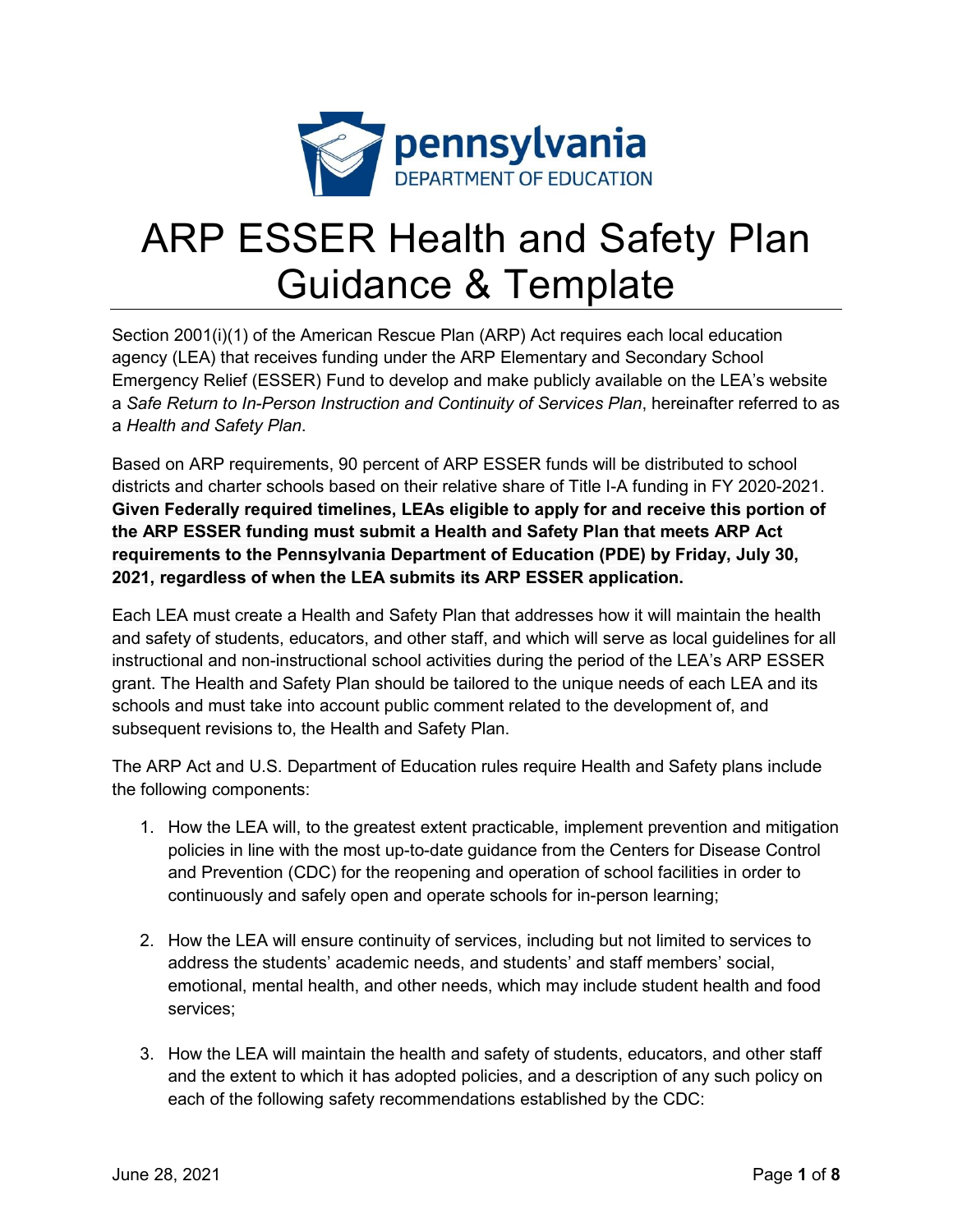- a. Universal and correct wearing of [masks;](https://www.cdc.gov/coronavirus/2019-ncov/prevent-getting-sick/cloth-face-cover-guidance.html?CDC_AA_refVal=https%3A%2F%2Fwww.cdc.gov%2Fcoronavirus%2F2019-ncov%2Fcommunity%2Fschools-childcare%2Fcloth-face-cover.html)
- b. Modifying facilities to allow for [physical distancing](https://www.cdc.gov/coronavirus/2019-ncov/prevent-getting-sick/social-distancing.html) (e.g., use of cohorts/podding);
- c. [Handwashing and respiratory etiquette;](https://www.cdc.gov/handwashing/when-how-handwashing.html)
- d. [Cleaning](https://www.cdc.gov/coronavirus/2019-ncov/community/clean-disinfect/index.html) and maintaining healthy facilities, including improving [ventilation;](https://www.cdc.gov/coronavirus/2019-ncov/community/schools-childcare/ventilation.html)
- e. [Contact tracing](https://www.cdc.gov/coronavirus/2019-ncov/php/contact-tracing/contact-tracing-resources.html?CDC_AA_refVal=https%3A%2F%2Fwww.cdc.gov%2Fcoronavirus%2F2019-ncov%2Fphp%2Fopen-america%2Fcontact-tracing-resources.html) in combination with **isolation** and [quarantine,](https://www.cdc.gov/coronavirus/2019-ncov/if-you-are-sick/quarantine.html) in collaboration with State and local health departments;
- f. [Diagnostic](https://www.cdc.gov/coronavirus/2019-ncov/lab/pooling-procedures.html) and screening testing;
- g. Efforts to provide COVID-19 [vaccinations to school communities;](https://www.cdc.gov/coronavirus/2019-ncov/vaccines/toolkits/schools-childcare.html)
- h. Appropriate accommodations for children with disabilities with respect to health and safety policies; and
- i. Coordination with state and local health officials.

The LEA's Health and Safety Plan must be approved by its governing body and posted on the LEA's publicly available website by July 30, 2021.\* The ARP Act requires LEAs to post their Health and Safety Plans online in a language that parents/caregivers can understand, or, if it is not practicable to provide written translations to an individual with limited English proficiency, be orally translated. The plan also must be provided in an alternative format accessible, upon request, by a parent who is an individual with a disability as defined by the Americans with Disabilities Act.

Each LEA will upload in the eGrants system its updated Health and Safety Plan and webpage URL where the plan is located on the LEA's publicly available website.

The ARP Act requires LEAs to review their Health and Safety Plans at least every six months during the period of the LEA's ARP ESSER grant. LEAs also must review and update their plans whenever there are significant changes to the CDC recommendations for K-12 schools. Like the development of the plan, all revisions must be informed by community input and reviewed and approved by the governing body prior to posting on the LEA's publicly available website.

LEAs may use the template to revise their current Health and Safety Plans to meet ARP requirements and ensure all stakeholders are fully informed of the LEA's plan to safely resume instructional and non-instructional school activities, including in-person learning, for the current school year. An LEA may use a different plan template or format provided it includes all the elements required by the ARP Act, as listed above.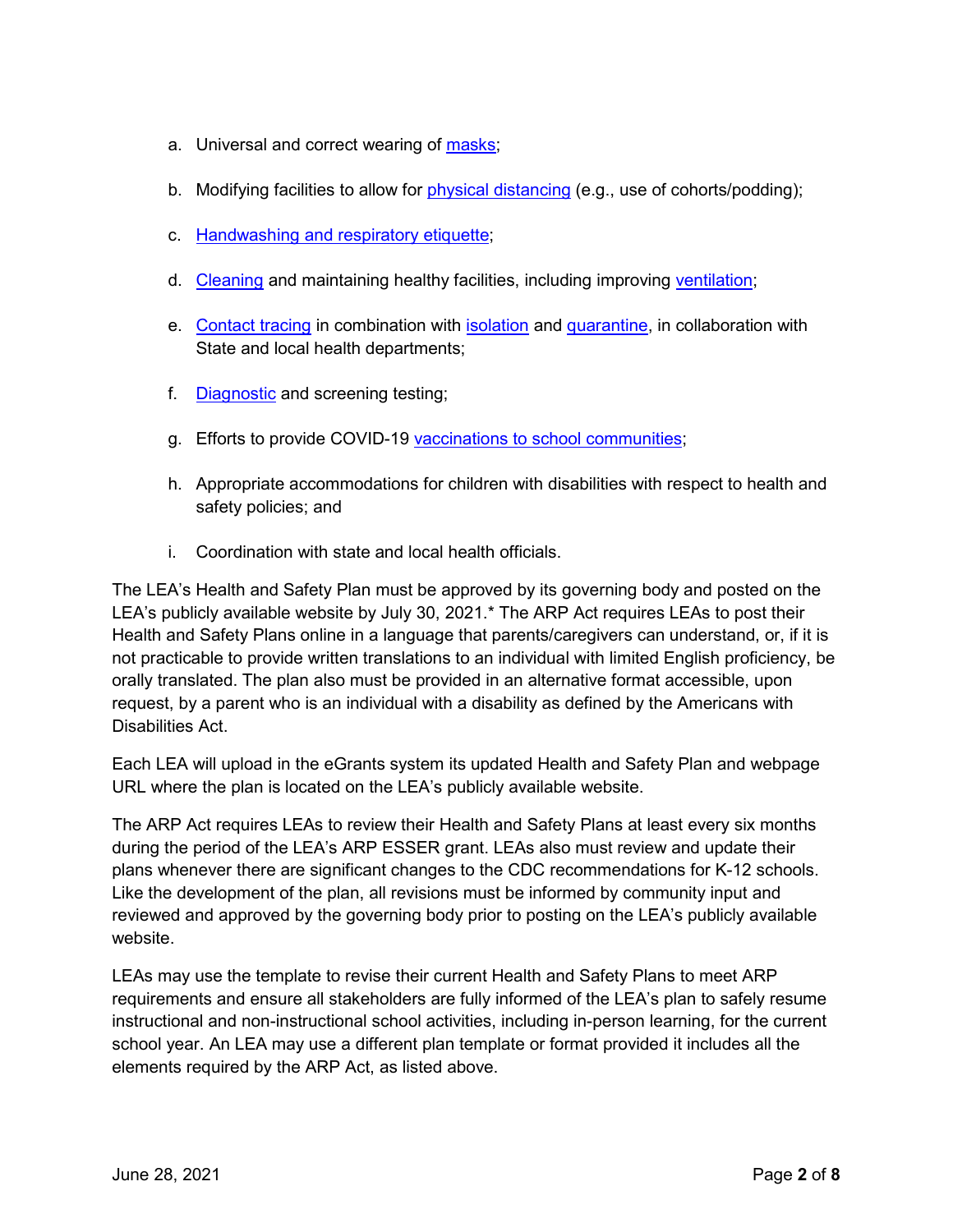\* The July 30 deadline applies only to school districts and charter schools that received federal Title I-A funds in FY 2020-2021 and intend to apply for and receive ARP ESSER funding.

## **Additional Resources**

LEAs are advised to review the following resources when developing their Health and Safety Plans:

- [CDC K-12 School Operational Strategy](https://www.cdc.gov/coronavirus/2019-ncov/community/schools-childcare/operation-strategy.html?CDC_AA_refVal=https%3A%2F%2Fwww.cdc.gov%2Fcoronavirus%2F2019-ncov%2Fcommunity%2Fschools-childcare%2Fschools.html)
- [PDE Resources for School Communities During COVID-19](https://www.education.pa.gov/Schools/safeschools/emergencyplanning/COVID-19/Pages/default.aspx)
- [PDE Roadmap for Education Leaders](https://www.education.pa.gov/Schools/safeschools/emergencyplanning/COVID-19/SchoolReopeningGuidance/ReopeningPreKto12/CreatingEquitableSchoolSystems/Pages/default.aspx)
- [PDE Accelerated Learning Thorough an Integrated System of Support](https://www.education.pa.gov/Schools/safeschools/emergencyplanning/COVID-19/SchoolReopeningGuidance/ReopeningPreKto12/CreatingEquitableSchoolSystems/AcceleratedLearning/Pages/default.aspx)
- PA Department of Health [COVID-19 in Pennsylvania](https://www.health.pa.gov/topics/disease/coronavirus/Pages/Coronavirus.aspx)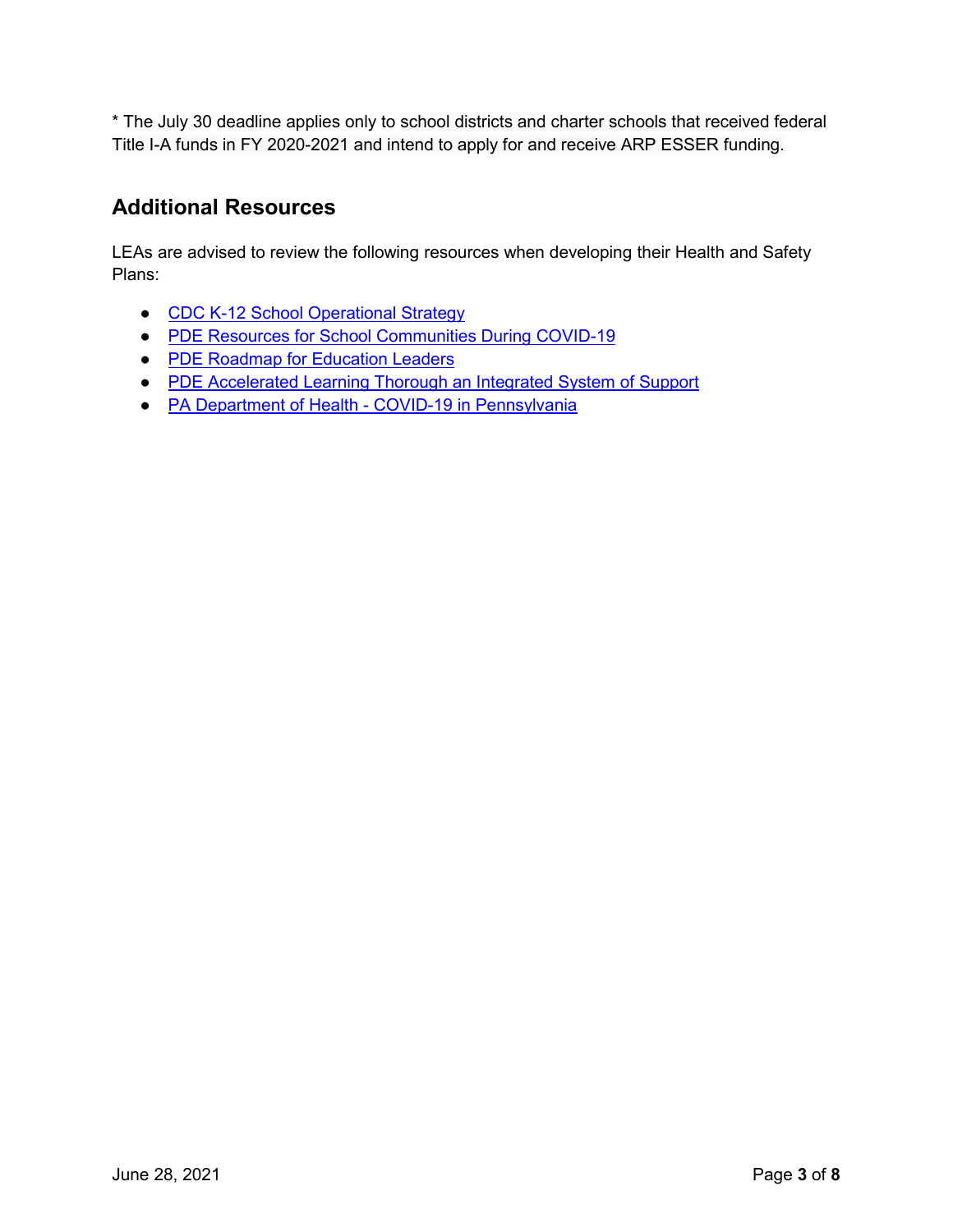## **Health and Safety Plan Summary: West Chester Area School District**

### **Initial Effective Date: June 28, 2021**

### **Date of Last Review: June 28, 2021**

### **Date of Last Revision: June 28, 2021**

1. How will the LEA, to the greatest extent practicable, support prevention and mitigation policies in line with the most up-to-date guidance from the CDC for the reopening and operation of school facilities in order to continuously and safely open and operate schools for in-person learning?

To the maximum extent practical, the LEA will follow guidance from the CDC and Chester County Health Department to reopen and operate school facilities for in-person learning continuously and safely.

In accordance with the governor's order, masks will be optional; however, unvaccinated visitors, staff members, and students are encouraged to wear a mask while indoors. Students and staff will maintain distancing requirements as much as possible. Hand sanitizer stations will be maintained in each entrance area; students and staff will be encouraged to use them before entering the buildings. Routine cleaning of any utilized spaces will be performed each afternoon. Additional cleaning will be implemented on an as needed basis. Water drinking fountains will continue to be turned off. Water filling stations will be available. Students and staff are encouraged to bring their own water bottles.;

2. How will the LEA ensure continuity of services, including but not limited to services to address the students' academic needs, and students' and staff members' social, emotional, mental health, and other needs, which may include student health and food services?

### **Educational Delivery Model/Academics**

- Parents have the option for full time, in-person learning
- Parents have the option of participating in the West Chester Cyber Program

### **Social and Emotional Learning (SEL) Plan**

- Each building will develop an SEL goal based on a needs assessment conducted by the Chester County Intermediate Unit.
- Prevention Specialists will support the implementation of the SEL plan and adjust the plan based on progress monitoring of the goal.
- Mental health specialists are available in all buildings and can be accessed through the Multi-Tiered System of Supports team process.

### **Student Health and Food Services**

● The District will participate in the United States Department of Agriculture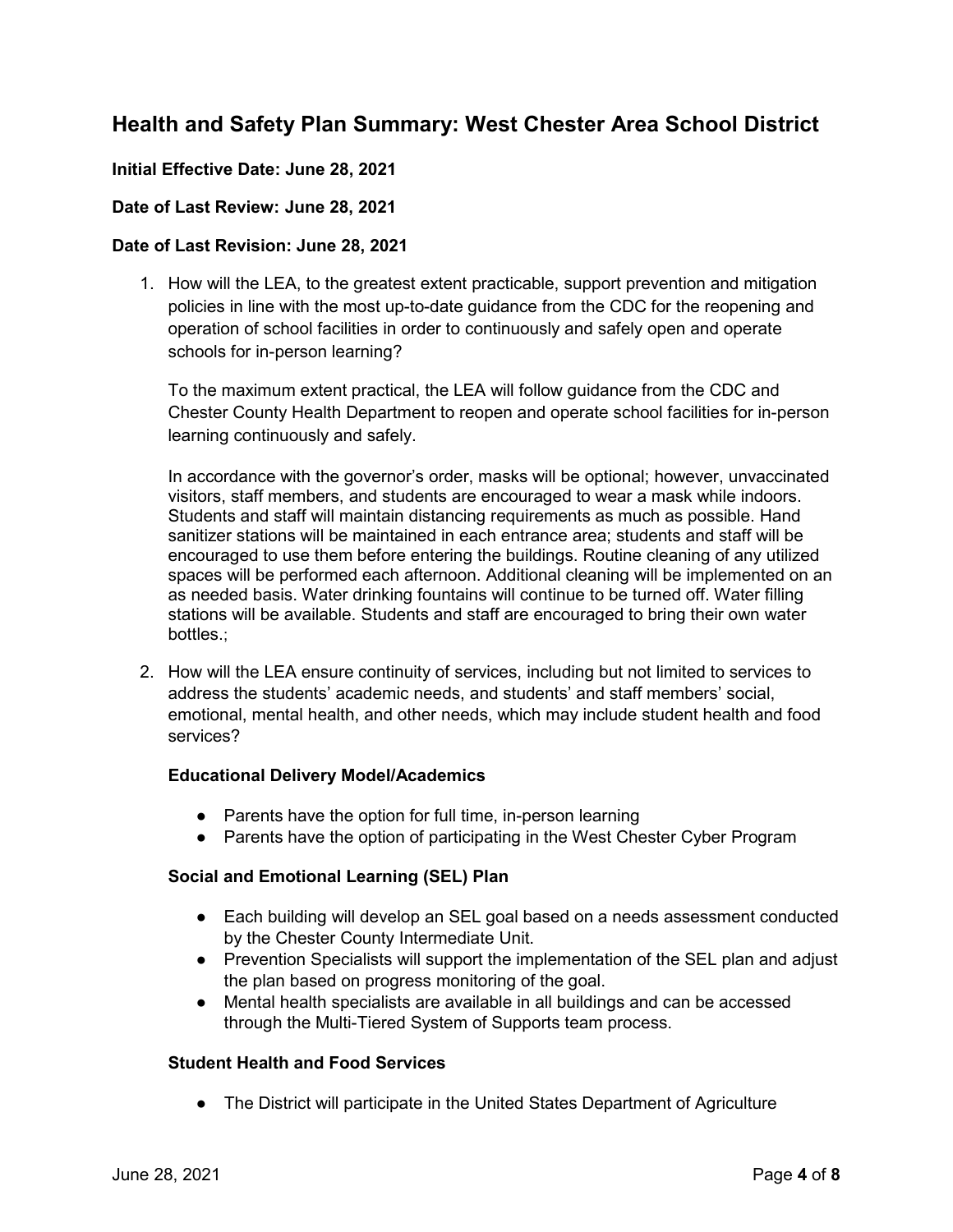(USDA) pandemic flexible meal programs. These programs are available free of charge for each child in the household up to age 18. The Programs include:

- Summer Feeding Program weekly meals distributed at a meal pick up location through August 25th.
- Return to School Program Beginning August 30, 2021, daily breakfast and lunch will be available at the school for students attending in-person instruction and the weekly meal pick up will continue for families not attending WCASD in person instruction.
- 3. Use the table below to explain how the LEA will maintain the health and safety of students, educators, and other staff and the extent to which it has adopted policies, and a description of any such policy on each of the following safety recommendations established by the CDC.

| <b>ARP ESSER Requirement</b>                                                                          | <b>Strategies, Policies, and Procedures</b>                                                                                                                                                                                                                                                                              |
|-------------------------------------------------------------------------------------------------------|--------------------------------------------------------------------------------------------------------------------------------------------------------------------------------------------------------------------------------------------------------------------------------------------------------------------------|
| a. Universal and correct wearing of<br>masks;                                                         | Effective June 28 masks are optional,<br>in accordance with the governor's<br>order and Chester County Health<br>Department recommendations.<br>However, unvaccinated visitors, staff<br>members, and students are<br>encouraged to wear a mask while<br>indoors. Masks are optional for all<br><b>WCASD</b> activities. |
| b. Modifying facilities to allow for <b>physical</b><br>distancing (e.g., use of<br>cohorts/podding); | WCASD will follow physical and<br>social distancing guidance as<br>established by the Chester County<br><b>Health Department.</b>                                                                                                                                                                                        |
| <b>Handwashing and respiratory etiquette;</b><br>$C_{\cdot}$                                          | Hand sanitizer stations will be<br>maintained in each entrance area;<br>students and staff will be encouraged<br>to use them before entering the<br>buildings.                                                                                                                                                           |
| d. Cleaning and maintaining healthy<br>facilities, including improving<br>ventilation;                | Routine cleaning of any utilized<br>spaces will be performed each                                                                                                                                                                                                                                                        |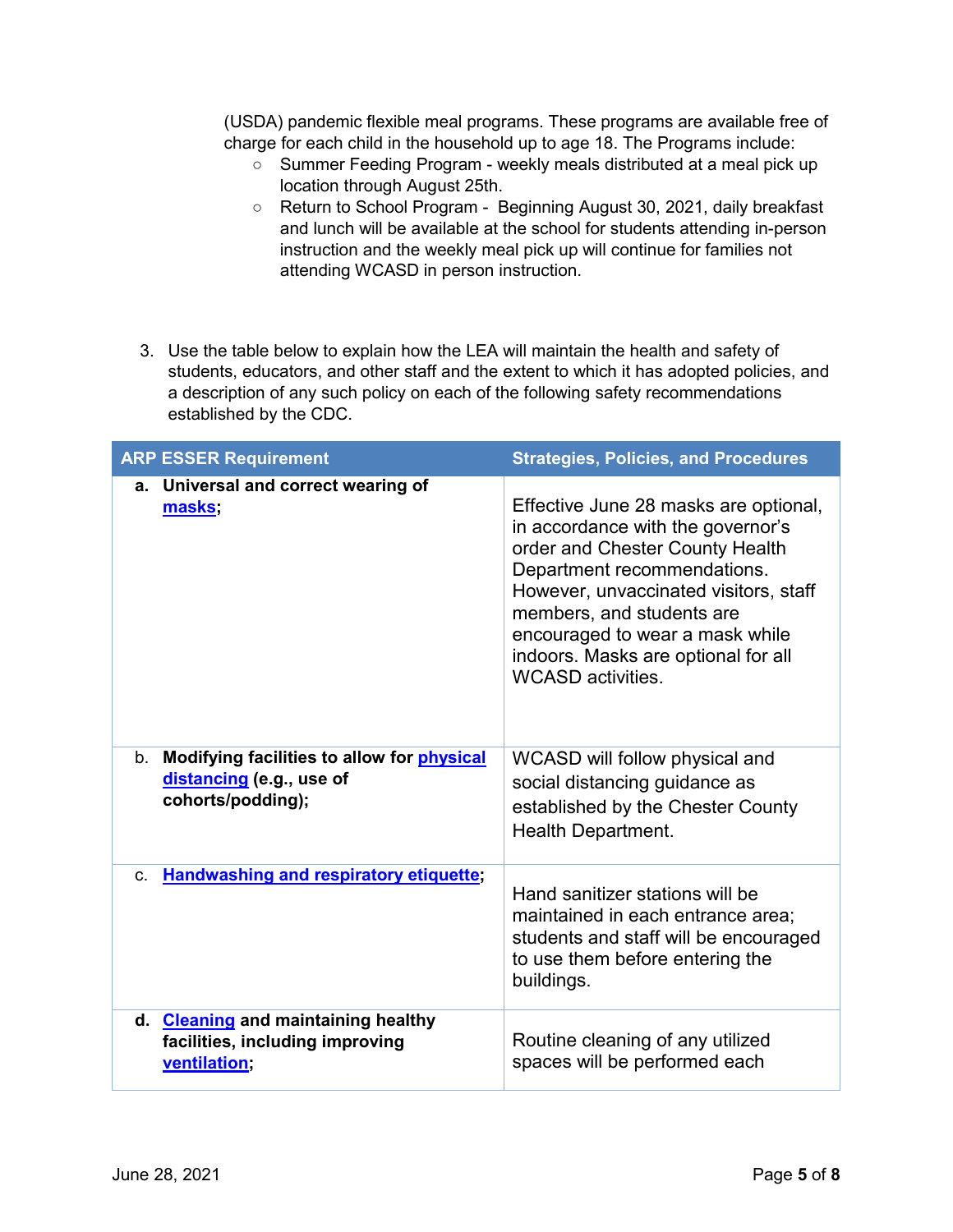| e. Contact tracing in combination with                                                                             | afternoon. Additional cleaning will be<br>implemented on an as needed basis.<br>Water drinking fountains will continue<br>to be turned off. Water filling stations<br>will be available. Students and staff<br>are encouraged to bring their own<br>water bottles.<br><b>WCASD will follow contact tracing</b> |
|--------------------------------------------------------------------------------------------------------------------|----------------------------------------------------------------------------------------------------------------------------------------------------------------------------------------------------------------------------------------------------------------------------------------------------------------|
| isolation and <i>guarantine</i> , in<br>collaboration with the State and local<br>health departments;              | guidance as established by the<br><b>Chester County Health Department.</b>                                                                                                                                                                                                                                     |
| f.<br><b>Diagnostic and screening testing;</b>                                                                     | Parents will be encouraged to conduct<br>daily health screenings.                                                                                                                                                                                                                                              |
|                                                                                                                    | School nurses will follow CCHD<br>guidance related to<br>communicable diseases<br>including COVID-19                                                                                                                                                                                                           |
|                                                                                                                    | Students and staff will report<br>any exposures to COVID-19 or<br>positive test results to the<br>school nursing staff and/or to<br>the coaching/athletic staff.                                                                                                                                               |
|                                                                                                                    | The school district will maintain<br>adequate personal protective<br>equipment, for use by school nurses,<br>when individuals become ill.                                                                                                                                                                      |
| <b>Efforts to provide vaccinations to</b><br>g.<br>school communities;                                             | The District will participate in any<br>vaccination initiatives offered by the<br><b>Chester County Health Department.</b>                                                                                                                                                                                     |
| h. Appropriate accommodations for<br>students with disabilities with respect<br>to health and safety policies; and | Individual accommodations related to<br>health and safety will be included in<br>documents as deemed necessary by the<br>IEP and 504 teams.                                                                                                                                                                    |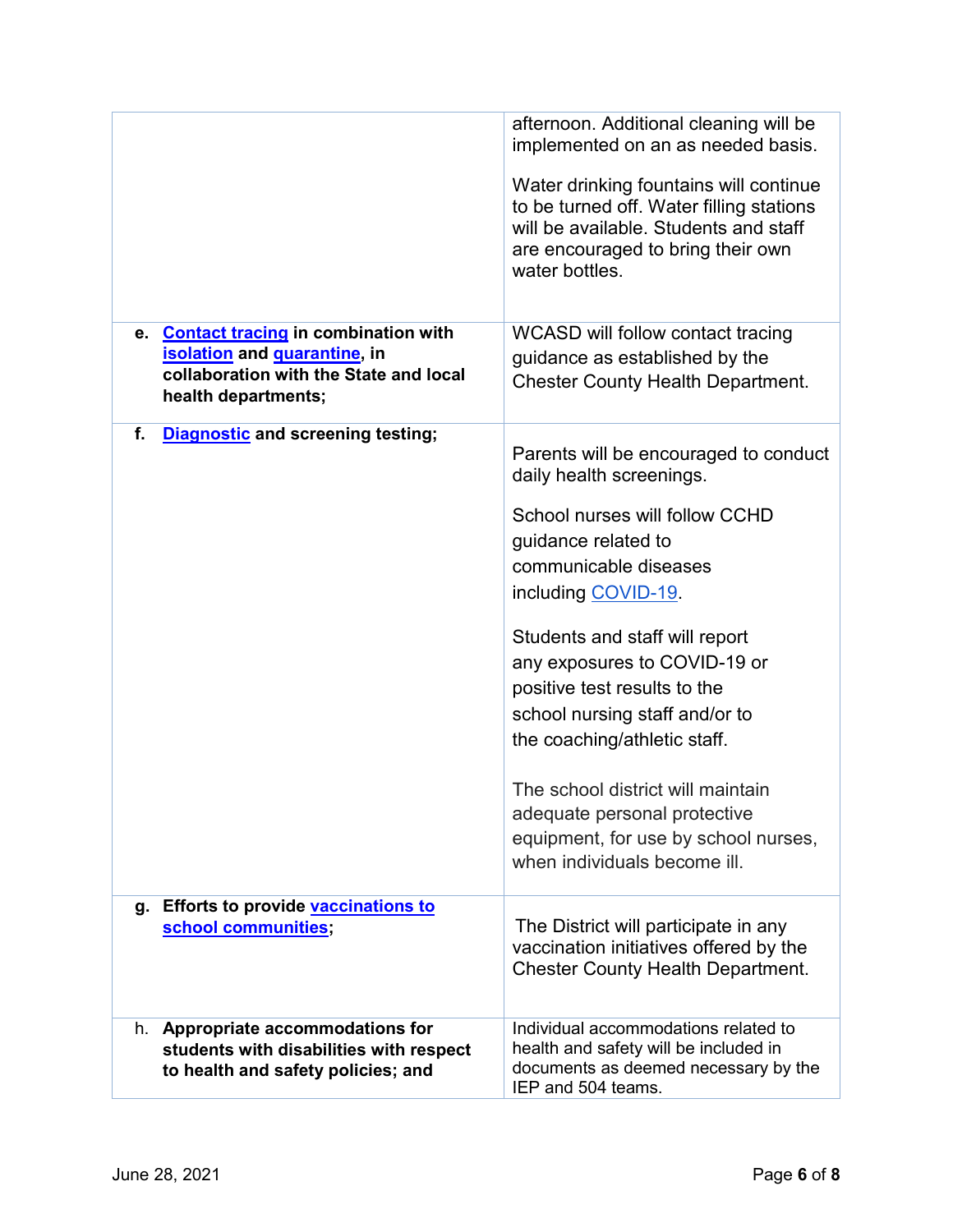| Coordination with state and local<br>health officials. | The West Chester Area School<br>District will adhere to any changes in<br>guidance as recommended by the<br><b>Chester County Health Department.</b> |
|--------------------------------------------------------|------------------------------------------------------------------------------------------------------------------------------------------------------|
|--------------------------------------------------------|------------------------------------------------------------------------------------------------------------------------------------------------------|